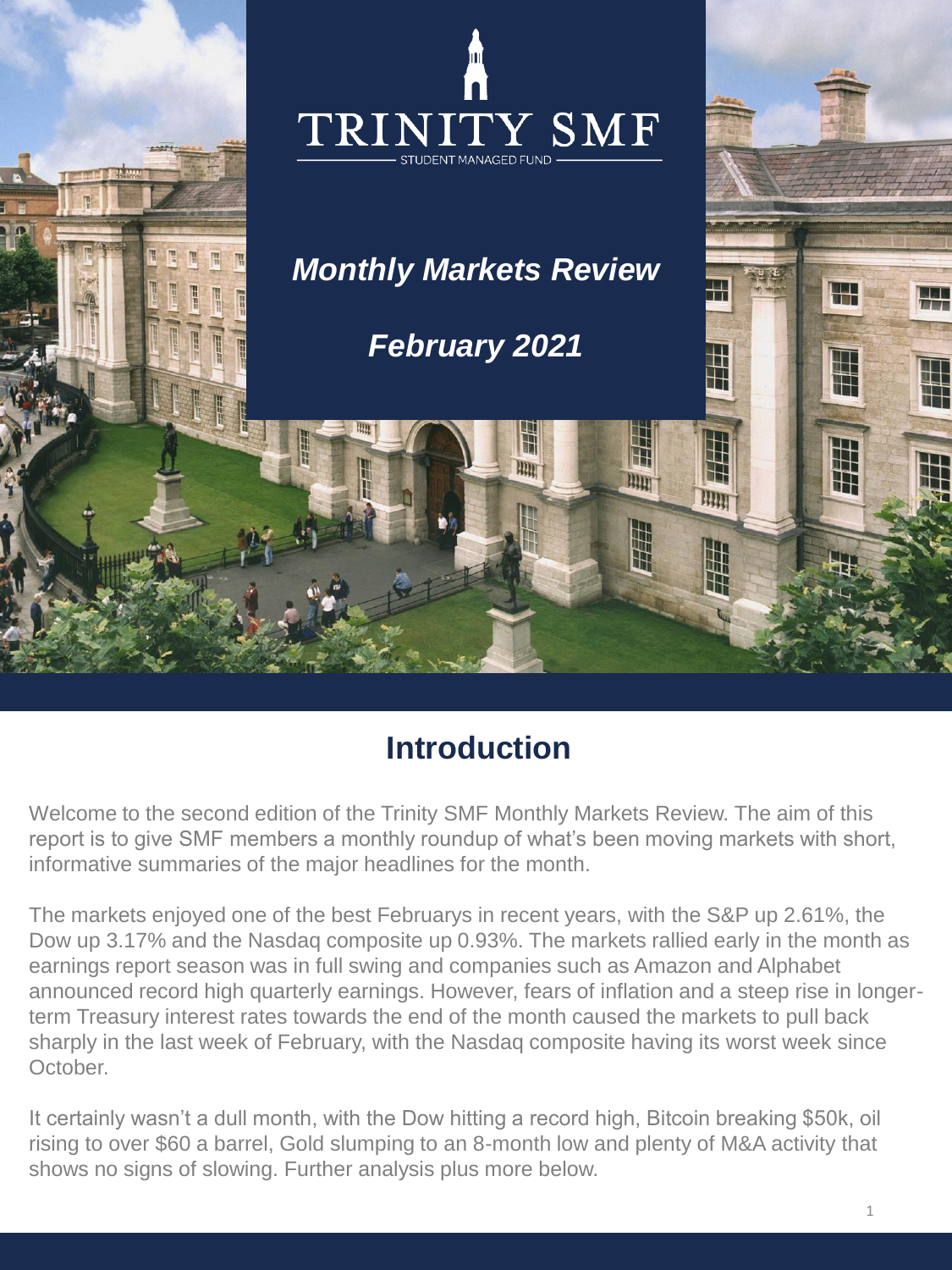

## *Top Stories*

- **U.S. Treasury yields** are on the rise, with the 10-year U.S. Treasury yield reaching 1.614% on Thursday the 25<sup>th</sup>, its highest level since February last year. It has since retreated to 1.460%. The rise was caused by inflationary fears, optimism about the reopening of the economy and vaccine rollouts. The rise in yields caused a stock market selloff to end the month. [CNBC](https://www.cnbc.com/2021/02/26/us-bonds-10-year-treasury-yield-retreats-but-holds-above-1point4percent.html).
- **Bitcoin** surged over 50% in February to hit an all time high of over \$58k and over \$1 trillion market cap. However, it has since retreated to just over \$46k. Mastercard, Tesla and BlackRock are some of the big names that got embraced Bitcoin this month, with Tesla buying \$1.5bn worth of Bitcoin and announcing that they would soon accept Bitcoin as payment. **BI**.
- **Crude Oil reached \$65 per barrel** as Texas got hit with the coldest temperatures recorded in 30 years. U.S.A.'s total oil output dropped 40% for a number of days as Texas was hit with a deep freeze and production centres had to shut as millions lost power. This caused worldwide supply to tighten, and the price of Oil soared to over \$65 a barrel for the first time since January 2020. [Bloomberg.](https://www.bloomberg.com/news/articles/2021-02-17/big-freeze-in-texas-is-becoming-a-global-oil-market-crisis?srnd=premium)
- **NASA** successfully landed the "Perseverance" Rover on Mars on February 18th. NASA has since released footage of the landing, as well as plenty of photos taken on Mars and some audio clips. The Mars rover will now embark on its mission of exploring the planet in search of signs of ancient microbial Martian life if it ever arose on Mars. [NYT.](https://www.nytimes.com/2021/02/22/science/mars-landing-nasa-video.html)
- **Uber** lost a court battle in the U.K. that ruled in favour of a group of 25 Uber drivers being entitled to workers rights including minimum wage. Although this does not apply to all current Uber drivers, it sets a potential precedent for the future of the gig economy and the other rideshare and food delivery apps as workers will now be able to bring new cases to claim benefits on behalf of gig workers and have them classified as employees and not contractors which would seriously shake up the industry. [WSJ.](https://www.wsj.com/articles/uber-faces-setback-as-u-k-court-rules-drivers-are-entitled-to-worker-rights-11613729882?mod=hp_lead_pos1)